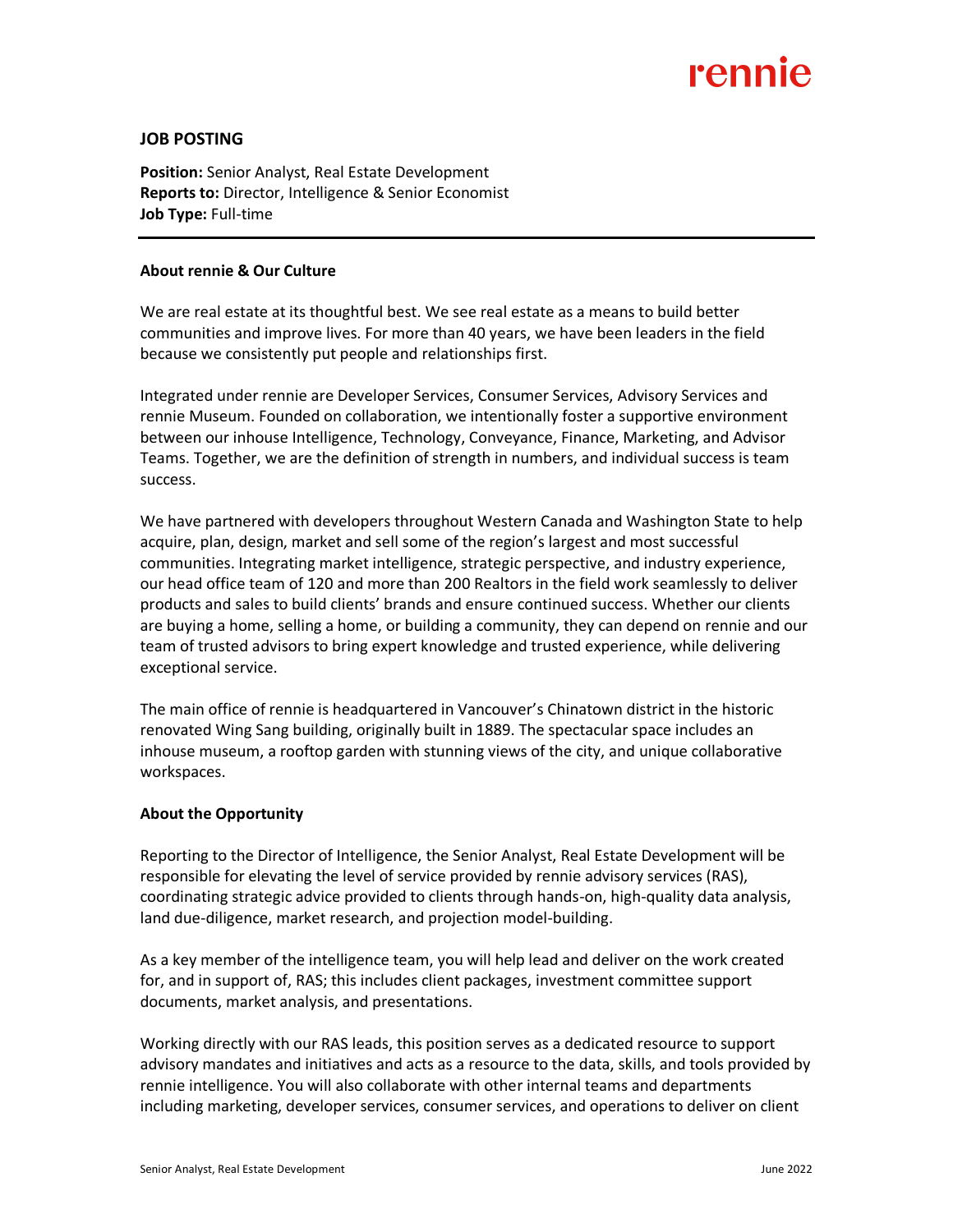

objectives, present detailed data-centric presentations, contribute to the creation of clientready dashboards and data workbooks, and deliver on advisory technical reports.

Both RAS and rennie intelligence teams pride themselves on quality results, clear communication, and collaborative data and insights that support the high standard that defines the corporate rennie brand.

#### **What you will be doing:**

- Development and redevelopment analysis
- Provide support to RAS on gathering necessary inputs and building financial models to underpin the acquisition of lands related to future development and/or the investment into development projects on behalf of equity and debt contributors
- Support RAS in the preparation of valuation and pro forma models for development projects through the provision of revenue assumptions
- Maintain market research and comparable data on development projects, partnerships and joint venture (JV) arrangements to continually inform new client work and projects
- Market and location due diligence

### **Desired Skills/Experience:**

- A degree in a relevant field such as planning, architecture, real estate development or business/finance with a real estate emphasis
- Minimum of 3 years' experience of real estate and/or development experience
- An understanding of the value drivers, risks, and opportunities in the real estate industry across Canada
- Strong Microsoft Office and G Suite skills
- Experience and comfort utilizing analytical & visualization software such as Tableau or Power BI
- Experience preparing and presenting detailed and professional research reports complete with findings and recommendations
- Ability to manipulate, mine, and interpret large data sets in order to arrive at clear and compelling insights
- Strong attention to detail
- A deep and consistent curiosity and passion for real estate, development, and citybuilding
- Strong project management skills with the ability to manage multiple projects and meet stringent deadlines
- Ability to communicate effectively with external contacts at all levels
- Keen interest in working with both public and private sector clients
- Passion to thrive in a fast paced, multi-tasking, environment and be able to manage priorities within a team
- High degree of personal and professional integrity
- May provide guidance and assistance to entry-level professionals and/or support employees